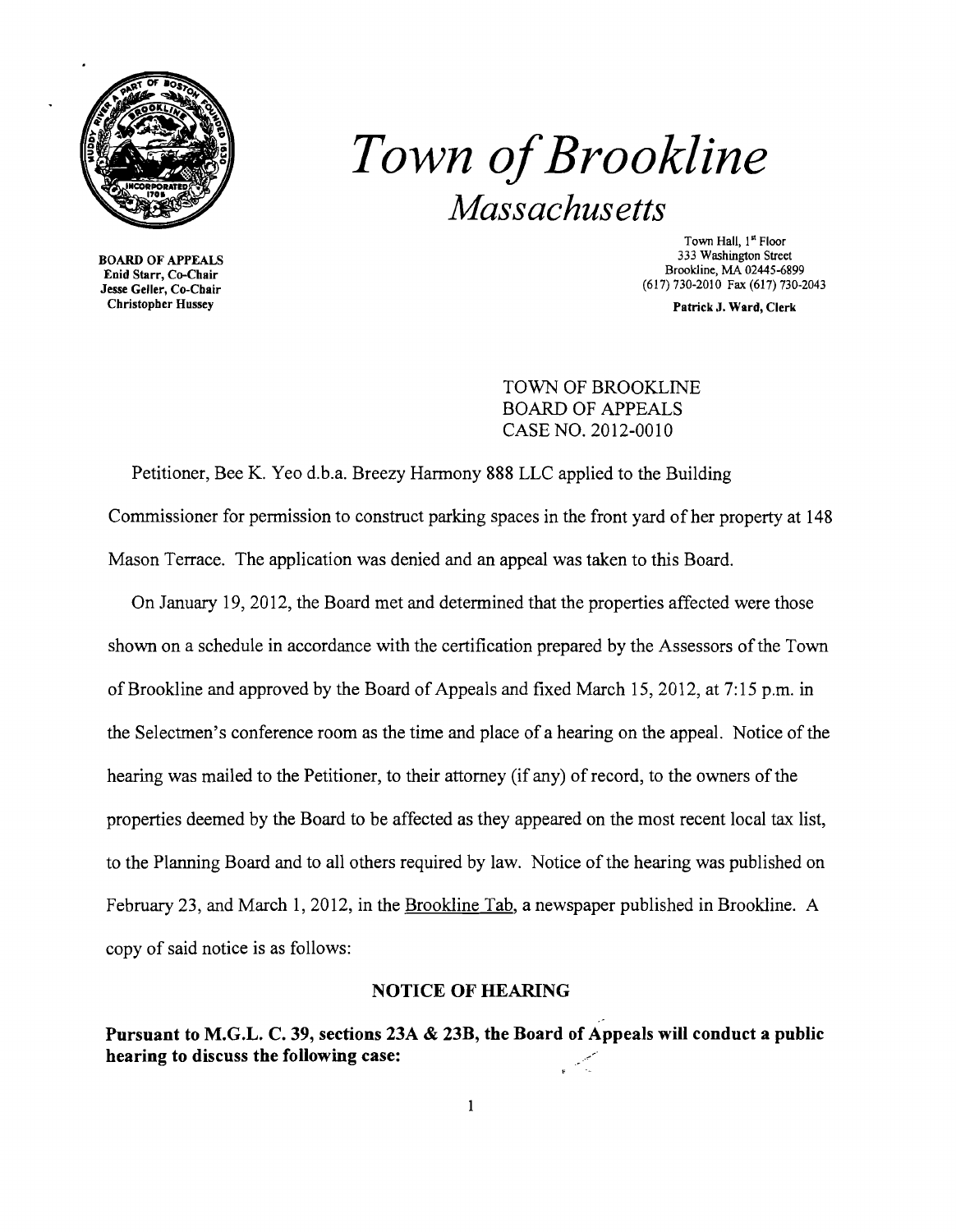Petitioner: BREEZY HARMONY 888 LLC (BEE YEO) Owner: BREEZY HARMONY 888 LLC (BEE YEO) Location of Premises: 148 MASON TERRACE Date of Hearing: March 15, 2012 Time of Hearing: 7:15 p.m. Place of Hearing: Selectmen's Conference Room, 6<sup>th</sup> Floor

A public hearing will be held for a variance and/or special permit from:

- 1. 5.43; Exceptions to Yard and Setback Regulations, special permit required.
- 2. 6.04.4.f; Design of All Off-Street Parking Facilities, special permit required.
- 3. 6.04.5.a; Design of All Off-Street Parking Facilities, variance required.
- 4. 6.04.5.c.l; Design of All Off-Street Parking Facilities, variance required.
- 5. 6.04.5.c.2; Design of All Off-Street Parking Facilities, variance required.
- 6. 6.04.12; Design of All Off-Street Parking Facilities, special permit required.
- 7. 8.02.2; Alteration or Extension, special permit required

Ofthe Zoning By-Law to construct parking spaces for two vehicles in the front yard at 148 MASON TERRACE.

Said Premise located in a T-5 (two-family and attached single-family) residential district.

*Hearings, once opened, may be continued by the Chair to a date and time certain. No further notice will be mailed to abutters or advertised in the TAB. Questions regarding whether a hearing has been continued, or the date and time ofany hearing may be directed to the Zoning Administrator at* 617-734-2134 *or check meeting calendar at:http://calendars.town.brookline.ma.usIMasterTownCalandarl?FormID=158.* 

The Town of Brookline does not discriminate on the basis of disability in admission to, access to, *or operations ofits programs, services or activities. Individuals who need auxiliary aidsfor*  effective communication in programs and services of the Town of Brookline are invited to make *their needs known to the ADA Coordinator, Stephen Bressler, Town of Brookline, 11 Pierce Street, Brookline, MA 02445. Telephone:* (617) *730-2330; TDD* (617) *730-2327.* 

## Enid Starr **Jesse Geller** Christopher Hussey

At the time and place specified in the notice, this Board held a public hearing. Present at the

hearing was Chairman, Jesse Geller and Board Members Jonathan Book and Mark G. Zuroff.

The petitioner, Bee K. Yeo, requested that the Board allow her to withdraw her petition

without prejudice.